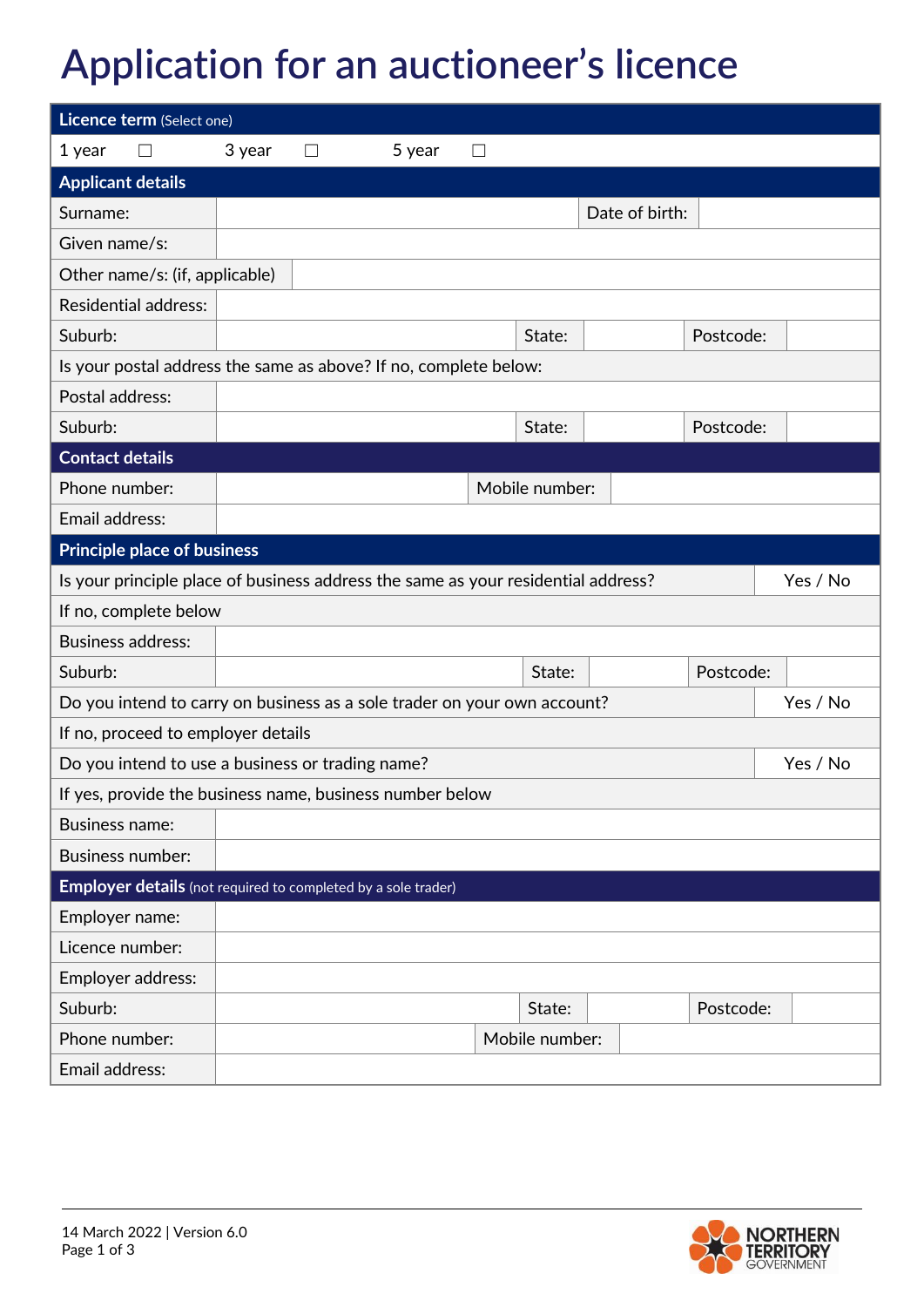| <b>Disclosures</b>                                                                                                                                                                                                                                                                                                                                                                                                                                                                                      |          |  |  |  |  |  |  |
|---------------------------------------------------------------------------------------------------------------------------------------------------------------------------------------------------------------------------------------------------------------------------------------------------------------------------------------------------------------------------------------------------------------------------------------------------------------------------------------------------------|----------|--|--|--|--|--|--|
| Are you an undischarged bankrupt?                                                                                                                                                                                                                                                                                                                                                                                                                                                                       | Yes / No |  |  |  |  |  |  |
| If yes, please provide details below                                                                                                                                                                                                                                                                                                                                                                                                                                                                    |          |  |  |  |  |  |  |
| Have you ever been refused a licence or have you ever had an application for renewal<br>refused?                                                                                                                                                                                                                                                                                                                                                                                                        | Yes / No |  |  |  |  |  |  |
| If yes, please provide details below                                                                                                                                                                                                                                                                                                                                                                                                                                                                    |          |  |  |  |  |  |  |
| Are you disqualified from holding a licence under corresponding law or are you the holder<br>of a licence that is suspended?                                                                                                                                                                                                                                                                                                                                                                            | Yes / No |  |  |  |  |  |  |
| If yes, please provide details below                                                                                                                                                                                                                                                                                                                                                                                                                                                                    |          |  |  |  |  |  |  |
| Have you in the last 10 years been convicted of any offence in the NT or other State or<br>Territory? (If yes, provide licence/registration number)                                                                                                                                                                                                                                                                                                                                                     | Yes / No |  |  |  |  |  |  |
| If yes, please provide details below                                                                                                                                                                                                                                                                                                                                                                                                                                                                    |          |  |  |  |  |  |  |
| Are you the holder of a NT Real Estate or Business Agent's licence or Agent's<br>Representative registration?                                                                                                                                                                                                                                                                                                                                                                                           | Yes / No |  |  |  |  |  |  |
| If yes, please provide licence/registration number below                                                                                                                                                                                                                                                                                                                                                                                                                                                |          |  |  |  |  |  |  |
| <b>Applicant declaration</b>                                                                                                                                                                                                                                                                                                                                                                                                                                                                            |          |  |  |  |  |  |  |
| I, (full name):                                                                                                                                                                                                                                                                                                                                                                                                                                                                                         |          |  |  |  |  |  |  |
| Of: (address)                                                                                                                                                                                                                                                                                                                                                                                                                                                                                           |          |  |  |  |  |  |  |
| Solemnly and sincerely declare that:<br>All statements and information contained in this application are true and correct to the best of my<br>$\bullet$<br>knowledge by virtue of the Oaths, Affidavits and Declarations Act 2010; and<br>I have read and understood the information contained in this application;<br>$\bullet$<br>The declaration is true and correct; and<br>$\bullet$<br>I know that it is an offence to make a declaration that is false in any material particular.<br>$\bullet$ |          |  |  |  |  |  |  |
| This declaration is made at: (location)<br>on: (date)                                                                                                                                                                                                                                                                                                                                                                                                                                                   |          |  |  |  |  |  |  |
| Applicant signature:                                                                                                                                                                                                                                                                                                                                                                                                                                                                                    |          |  |  |  |  |  |  |
| Note: Under the Oaths, Affidavits and Declarations Act 2010 a person wilfully making a false statement or<br>altering a statement, in a statutory declaration is guilty of a crime and is liable to a penalty or imprisonment,<br>or both.                                                                                                                                                                                                                                                              |          |  |  |  |  |  |  |